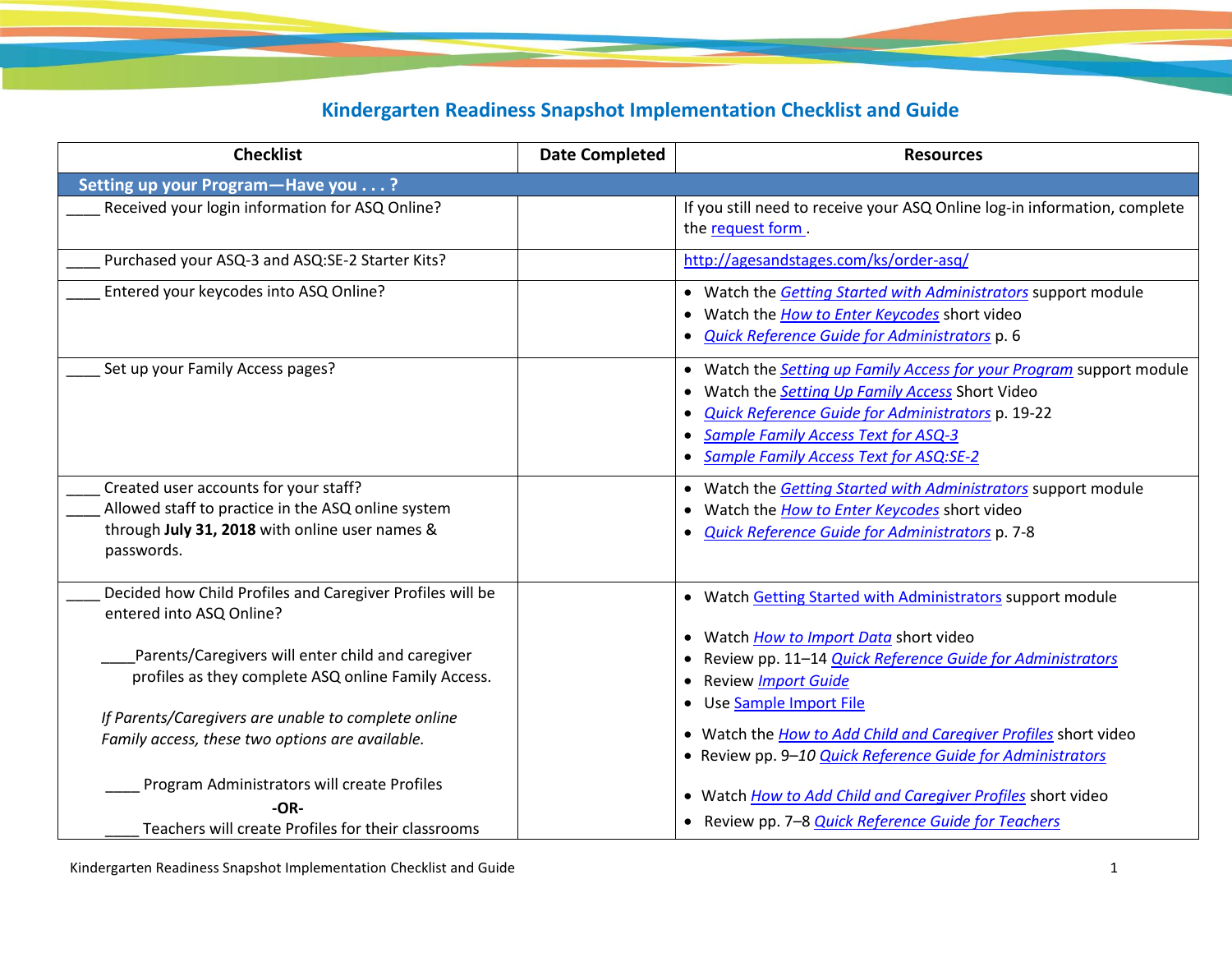| <b>Checklist</b>                                                                                                                                                                                                         | <b>Date Completed</b> | <b>Resources</b>                                                                                                                                                                         |
|--------------------------------------------------------------------------------------------------------------------------------------------------------------------------------------------------------------------------|-----------------------|------------------------------------------------------------------------------------------------------------------------------------------------------------------------------------------|
| Screening Preparation-Have you?                                                                                                                                                                                          |                       |                                                                                                                                                                                          |
| Removed your practice data/Pilot 2016 data?<br>Note: Remove all practice/pilot data before August 1, 2018!                                                                                                               |                       | • Watch the How to Export, Archive, and Delete Data short video                                                                                                                          |
| Decided how you are going to provide questionnaires to<br>parents/caregivers?                                                                                                                                            |                       | • Watch the <i>Preparing for Questionnaire Completion</i> support module<br>• Watch the How to Print Blank Questionnaires short video<br>• Watch the How to Create Documents short video |
| Parents complete <b>online</b> questionnaire independently:                                                                                                                                                              |                       | • Watch the How to Create Packets short video                                                                                                                                            |
| Email ASQ Online Family Access link to parents                                                                                                                                                                           |                       | · Quick Reference Guide for Administrators p. 23-31                                                                                                                                      |
| Share flyer with link to ASQ Online Family Access<br>(send home in child's folder, give at parent event)<br>Set up to complete online questionnaire at school<br>(parent visit, slow start, back-to-school night, family |                       |                                                                                                                                                                                          |
| education event)                                                                                                                                                                                                         |                       |                                                                                                                                                                                          |
| Parents complete paper questionnaire independently:                                                                                                                                                                      |                       |                                                                                                                                                                                          |
| Send questionnaire home for parents to complete<br>and return                                                                                                                                                            |                       |                                                                                                                                                                                          |
| Set up to complete paper questionnaire at school<br>(parent visit, slow start, back-to-school night, family<br>education event)                                                                                          |                       |                                                                                                                                                                                          |
| Decided what introductory materials you are going to<br>provide to parents/caregivers?                                                                                                                                   |                       | • Watch the <i>Preparing for Questionnaire Completion</i> support module<br>• Watch the How to Print Blank Questionnaires short video                                                    |
| ASQ-3<br>ASQ:SE-2                                                                                                                                                                                                        |                       | • Watch the <i>How to Create Documents</i> short video                                                                                                                                   |
| $\Box$ What is ASQ-3?<br>$\Box$ What is ASQ:SE-2?                                                                                                                                                                        |                       | • Watch the <i>How to Create Packets</i> short video                                                                                                                                     |
| $\Box$ Parent Family Access<br>$\Box$ Parent Family Access<br>Letter with ASQ:SE-2 URL<br>Letter with ASQ-3 URL                                                                                                          |                       | · Quick Reference Guide for Administrators p. 23-31                                                                                                                                      |
| $\Box$ Parent Questionnaire<br>$\Box$ Parent Questionnaire<br>Cover Letter, ASQ-3<br>Cover Letter, ASQ:SE-2                                                                                                              |                       |                                                                                                                                                                                          |
| $\Box$ Parent Welcome Letter<br>$\Box$ Parent Welcome Letter                                                                                                                                                             |                       |                                                                                                                                                                                          |
|                                                                                                                                                                                                                          |                       |                                                                                                                                                                                          |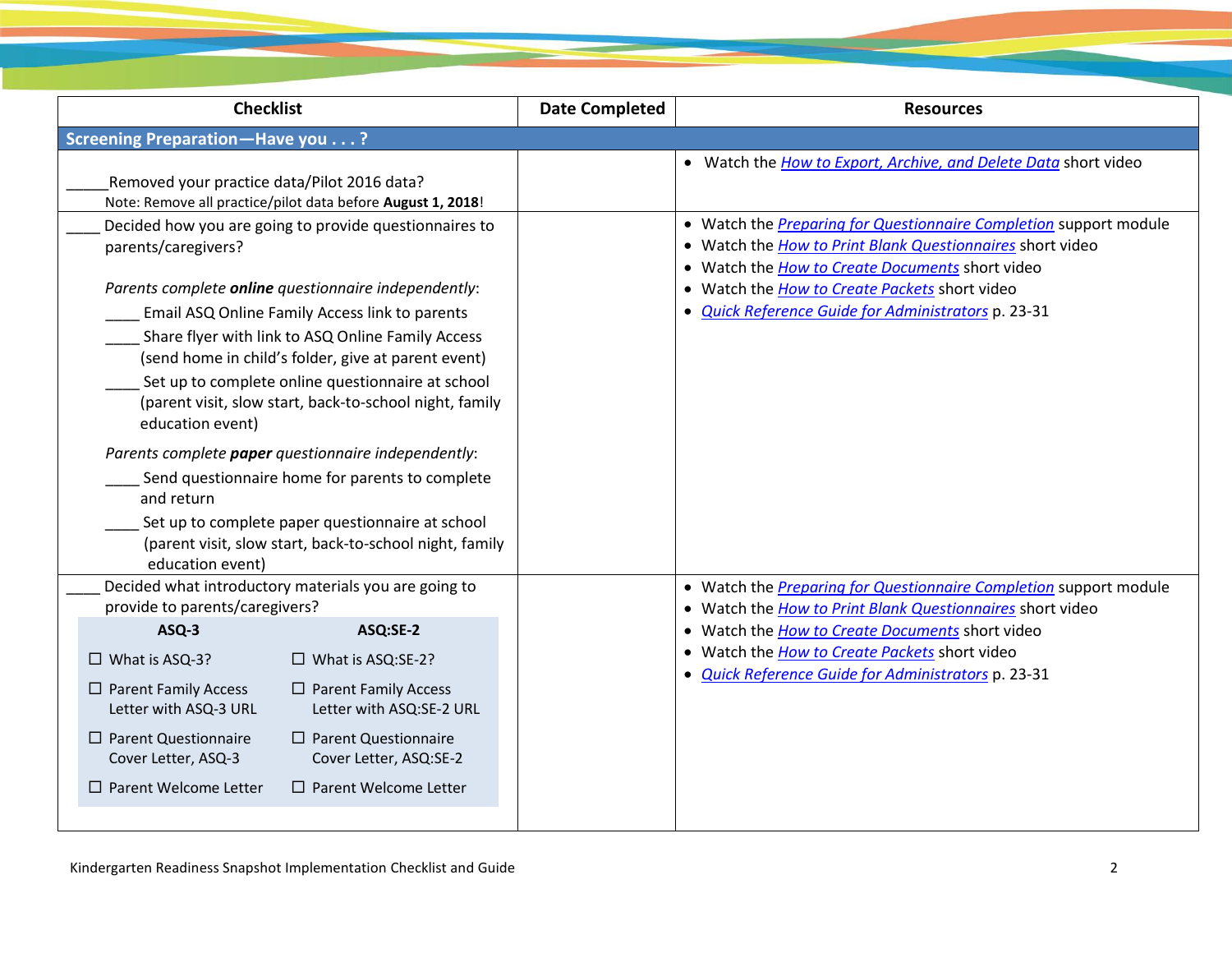| <b>Checklist</b>                                                                                                                                   | <b>Date Completed</b> | <b>Resources</b>                                                                                                                                                                                                             |
|----------------------------------------------------------------------------------------------------------------------------------------------------|-----------------------|------------------------------------------------------------------------------------------------------------------------------------------------------------------------------------------------------------------------------|
| <b>Screening Completion-Have you?</b>                                                                                                              |                       |                                                                                                                                                                                                                              |
| Decided how your screening results will be entered into<br>ASQ Online?<br>I will enter results manually using the Long or Short<br>data entry form |                       | • Watch <i>Entering Questionnaire Data into ASQ Online</i> support module<br>• Watch How to Enter Questionnaire Responses (Long vs Short Form)<br>short video<br>• Review pp. 32-34 Quick Reference Guide for Administrators |
| I will have teachers enter results manually using<br>the Long or Short data entry form                                                             |                       | • Watch How to Enter Questionnaire Responses (Long vs Short Form)<br>short video<br>• Review pp. 21-23 Quick Reference Guide for Teachers<br>• Watch How to Complete a Questionnaire Using Family Access short<br>video      |
| Screening results will come from Family Access                                                                                                     |                       | • Review pp. 35-38 Quick Reference Guide for Administrators                                                                                                                                                                  |
| Who will be responsible for accepting screenings<br>from Family Access and assign them to the                                                      |                       | See pp. 40-41 Quick Reference Guide for Administrators for<br>instructions on how to set up alert messages (text or email)                                                                                                   |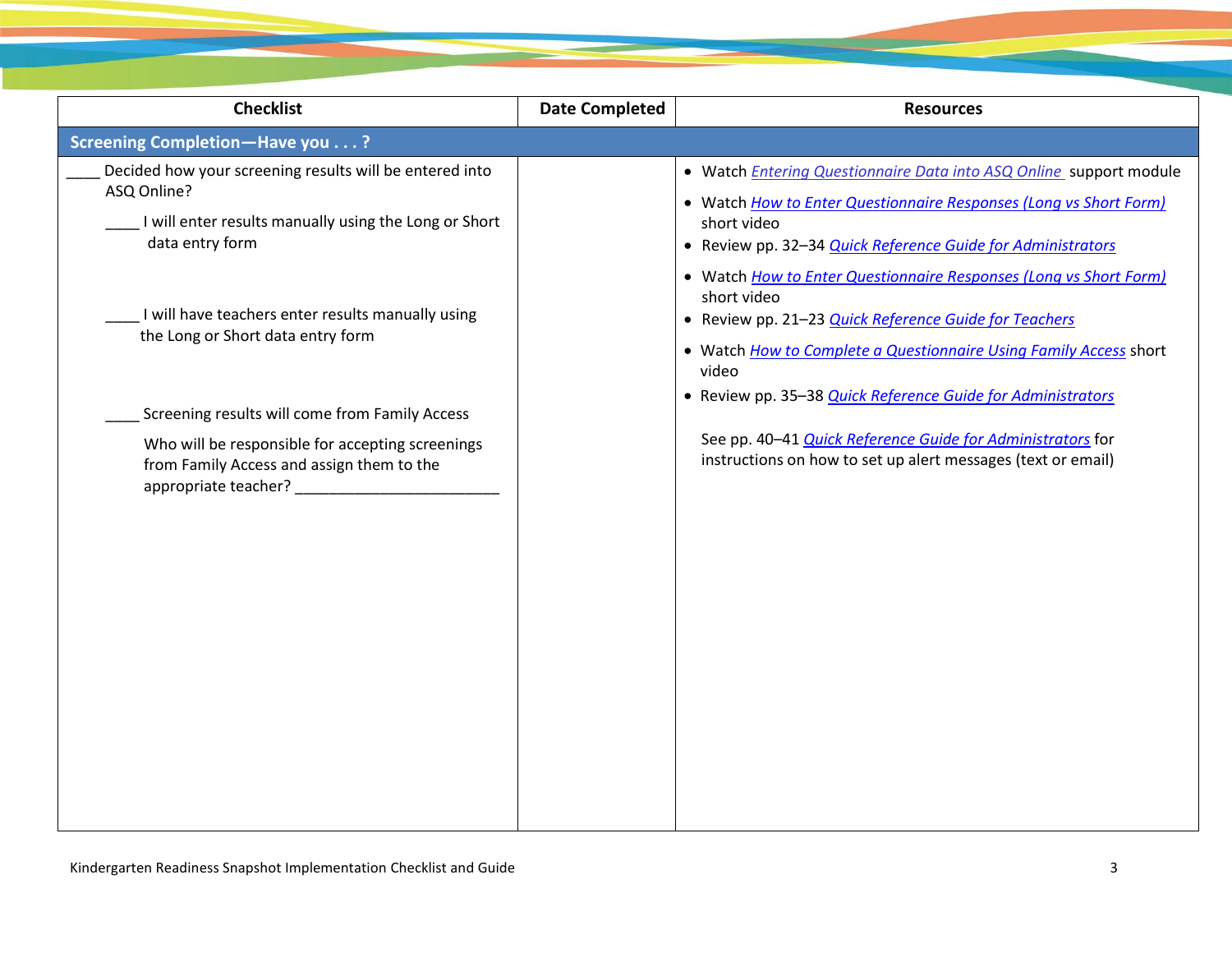| <b>Checklist</b>                                                                                                                                                                                                                                                                    |                                                                                                    | <b>Date Completed</b> | <b>Resources</b>                                                                                                                                                                                                                                                                                                  |
|-------------------------------------------------------------------------------------------------------------------------------------------------------------------------------------------------------------------------------------------------------------------------------------|----------------------------------------------------------------------------------------------------|-----------------------|-------------------------------------------------------------------------------------------------------------------------------------------------------------------------------------------------------------------------------------------------------------------------------------------------------------------|
| Follow-up and Next Steps-Have you ?                                                                                                                                                                                                                                                 |                                                                                                    |                       |                                                                                                                                                                                                                                                                                                                   |
| Decided how you will review Questionnaire results?                                                                                                                                                                                                                                  |                                                                                                    |                       | . Watch the <i>Interpreting results and next steps</i> support module<br>· Quick Reference Guide for Administrators p. 42-56                                                                                                                                                                                      |
| Decided what follow-up materials you will share with<br>parents/caregivers and when?<br>• If results are cause for concern?<br>If results are monitoring zone?<br>$\bullet$<br>If results are typical?                                                                              |                                                                                                    |                       | . Watch the <i>Interpreting results and next steps</i> support module<br>· Quick Reference Guide for Administrators p. 42-56<br>. Watch the <i>How to create documents</i> short video<br>. Watch the <i>How to create packets</i> short video<br>. Watch the <i>How to print learning activities</i> short video |
| $ASQ-3$                                                                                                                                                                                                                                                                             | ASQ:SE-2                                                                                           |                       |                                                                                                                                                                                                                                                                                                                   |
| □ Parent Feedback Letter:<br><b>Typical</b><br><b>Typical</b><br>□ Parent Feedback Letter:<br>Monitoring<br>Monitoring<br>□ Parent Conference Sheet<br>$\Box$ Intervention Activities<br>$\Box$ Intervention Activities<br>$\Box$ Learning Activities<br>$\Box$ Learning Activities | $\Box$ Parent Feedback Letter,<br>$\Box$ Parent Feedback Letter,<br>$\Box$ Parent Conference Sheet |                       |                                                                                                                                                                                                                                                                                                                   |
| Decided what reports you will generate to review and<br>share results?                                                                                                                                                                                                              |                                                                                                    |                       | . Watch the <i>Using ASQ Online reports to analyze data</i> support module<br>· Quick Reference Guide for Administrators p. 57-62<br>· ASQ Online Reports Guide                                                                                                                                                   |